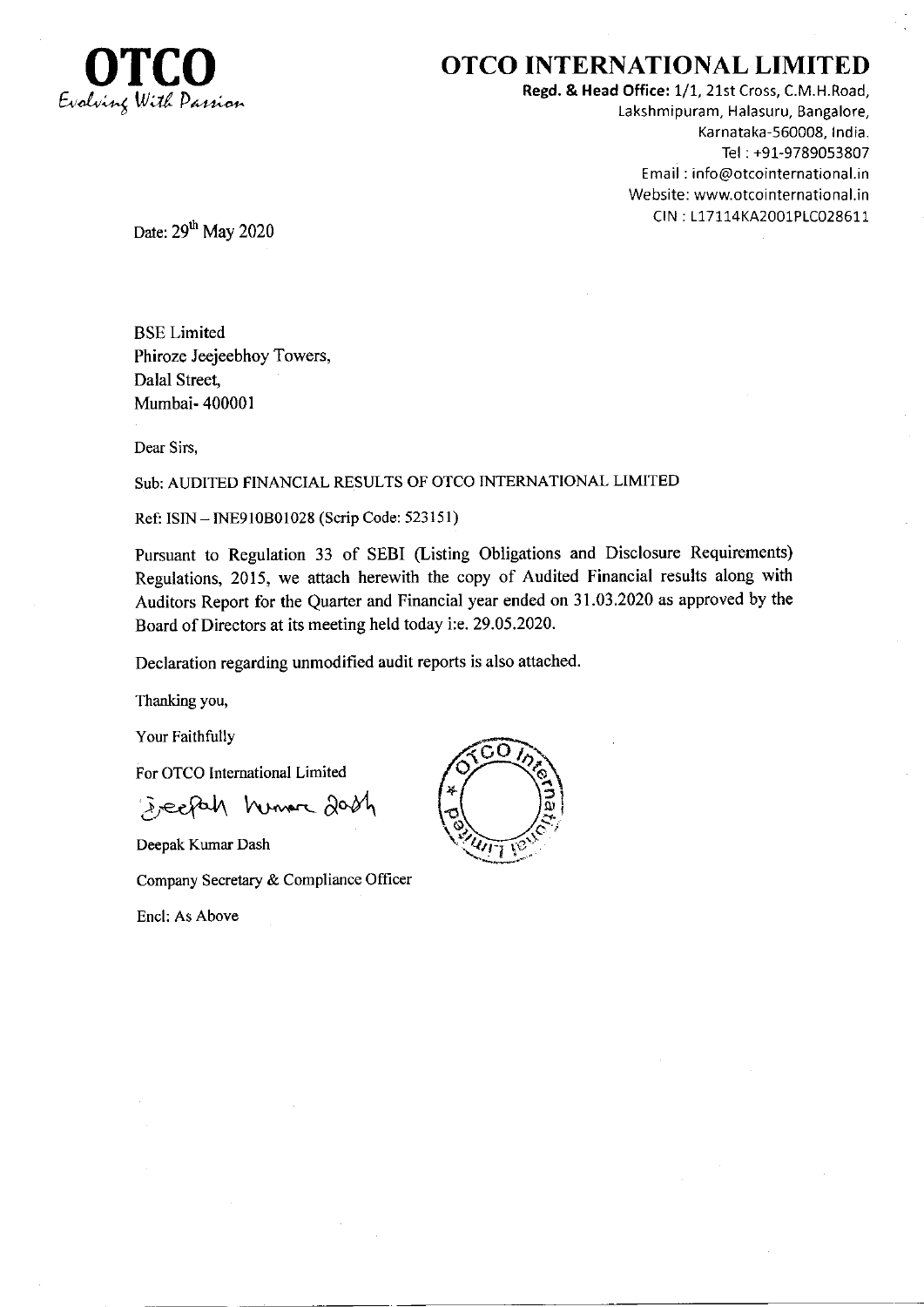# C. Ramasamy & B. Srinivasan

#### **Charlered Accountants**

37, Alagiri Nagar II Street, Vadapalani, Chennai - 600 026. 4045 9999 Fax : 4045 9995

red Accountants<br>INDEPENDENT AUDITOR'S REPORT ON AUDIT OF ANNUAL STANDALONE FINANEIAL RESULTS day . 4045 9999<br>INDEPENDENT AUDITOR'S REPORT ON AUDIT OF ANNUAL STANDALONE FINANEIAL RESULTS diggmail.com REVIEW OF QUARTERLY FINANCIAL RESULTS

#### TO THE BOARD OF DIRECTORS OF OTCO INTERNATIONAL LIMTED

#### Opinion

i.

Ϊi.

We have (a) audited the Standalone Financial Results for the year ended March 31, 2020 and (b) reviewed the Standalone Financial Results for the quarter ended March 31, 2020 (refer 'Other Matters' section below) which were subject to limited review by us, both included in the accompanying "Statement of Standalone Financial Results for the Quarter and Year Ended March 31, 2020 ("the Statement") of OTCO INTERNATIONAL LIMITED ("the Company"), being submitted by the Company pursuant to the requirements of Regulation 33 of the SEBI (Listing Obligations and Disclosure Requirements) Regulations, 2015, as amended ("the Listing Regulations").

### (a) Opinion on Annual Financial Results

In our opinion and to the best of our information and according to the explanations given to us the Standalone Financial Results for the year ended March 31, 2020:

is presented in accordance with the requirements of Regulation 33 of the SEBI (Listing Obligations and Disclosure Requirements) Regulations, 2015, as amended; and

gives a true and fair view in conformity with the recognition and measurement principles. laid down in the Indian Accounting Standards and other accounting principles generally accepted in India of the net profit and other financial information of the Company for the year then ended.

#### (b) Conclusion on Unaudited Standalone Financial Results for the quarter ended March 31, 2020

With respect to the Standalone Financial Results for the quarter ended March 31, 2020, based on our review conducted as stated in paragraph (b) of Auditor's Responsibilities section below, nothing has come to our attention that causes us to believe that the Standalone Financial Results for the quarter ended March 31, 2020, prepared in accordance with the recognition and measurement principles laid down in the Indian Accounting Standards and other accounting principles generally accepted in India, has not disclosed the information required to be disclosed in terms of Regulation 33 of the SEBI (Listing Obligations and Disclosure Requirements) Regulations, 2015, as amended, including the manner in which it is to be disclosed, or that it contains any material misstatement.

Basis for Opinion on the Audited Standalone Financial Results for the year ended March 31, 2020

We conducted our audit in accordance with the Standards on Auditing ("SAs") specified under Section 143(10) of the Companies Act, 2013 ("the Act"). Our responsibilities under those Standards are further described in paragraph (a) of Auditor's Responsibilities section below. We are independent of the Company in accordance with the Code of Ethics issued by the Institute of Chartered Accountants of India ("the ICAI") together with the ethical requirements that are relevant to our audit of the Standalone Financial Results for the year ended March 31, 2020 under the provisions of the Act and the Rules thereunder, and we have fulfilled our other ethical responsibilities in accordance with these requirements and the ICAI's Code of Ethics. We believe that the audit evidence obtained by us is sufficient and appropriate to provide a basis for our audit opinion. &ಕ್ಸಾ

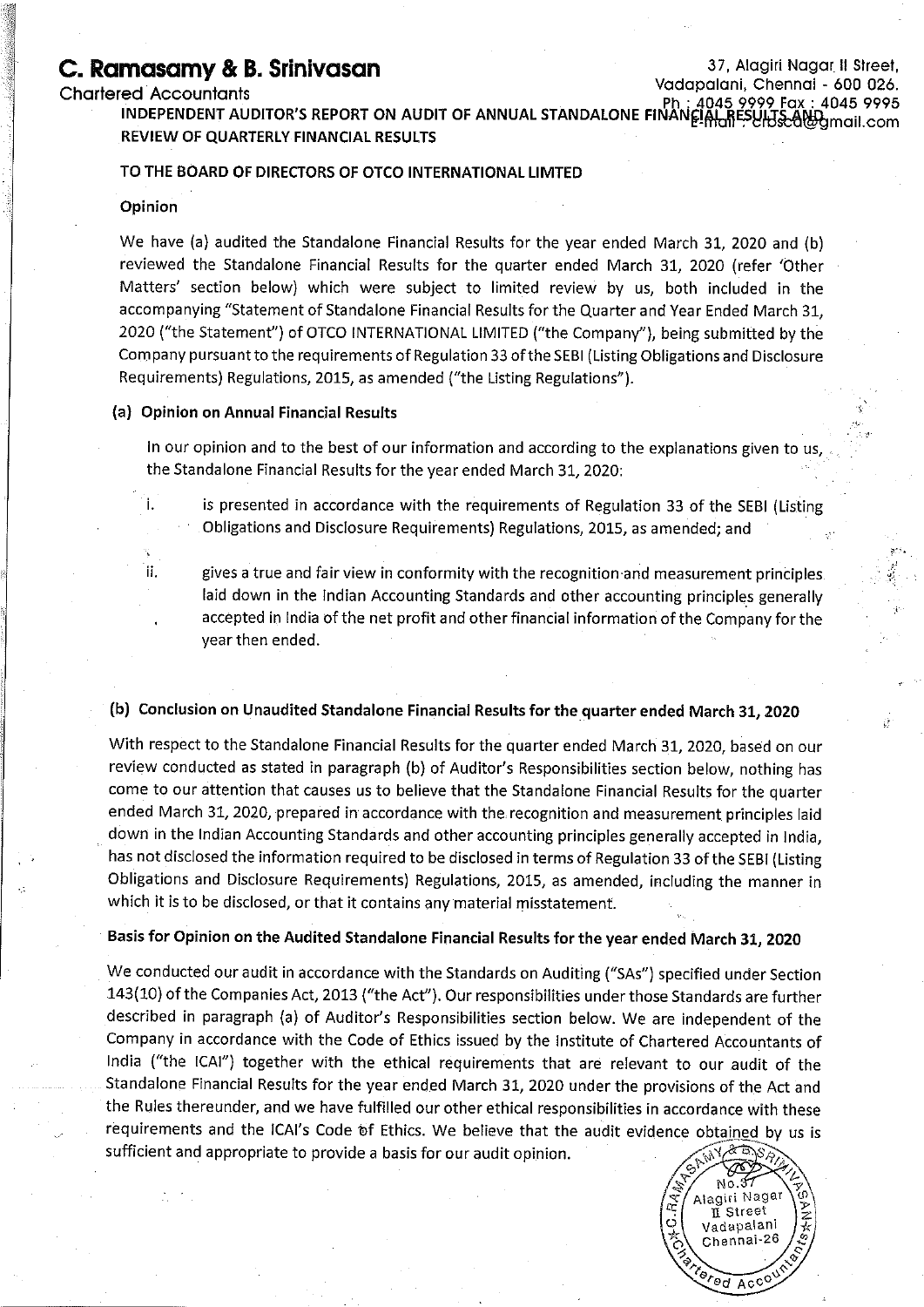#### Management's Responsibilities for the Statement

This Statement which includes the Standalone Financial Results is the responsibility of the Company's Board of Directors and has been approved by them for the issuance. The Standalone Financial Results for the year ended March 31, 2020 has been compiled from the related audited standalone financial statements. This responsibility includes the preparation and presentation of the Standalone Financial Results for the quarter and year ended March 31, 2020 that give a true and fair view of the net profit and other comprehensive income and other financial information in accordance with the recognition and measurement principles laid down in the Indian Accounting Standards prescribed under Section 133 of the Act read with relevant rules issued thereunder and other accounting principles generally accepted in India and in compliance with Regulation 33 of the Listing Regulations. This responsibility also includes maintenance of adequate accounting records in accordance with the provisions of the Act for safeguarding the assets of the Company and for preventing and detecting frauds and other irregularities; selection and application of appropriate accounting policies; making judgments and estimates that are reasonable and prudent; and the design, implementation and maintenance of adequate internal financial controls that were operating effectively for ensuring the accuracy and completeness of the accounting records, relevant to the preparation and presentation of the Standalone Financial Results that give a true and fair view and is free from material misstatement, whether due to fraud or error.

In preparing the Standalone Financial Results, the Board of Directors are responsible for assessing the Company's ability, to continue as a going concern, disclosing, as applicable, matters related to going concern and using the going concern basis of accounting unless the Board of Directors either intends to liquidate the Company or to cease operations, or has no realistic alternative but to do so.

The Board of Directors are also responsible for overseeing the financial reporting process of the Company.

# **Auditor's Responsibilities**

## (a) Audit of the Standalone Financial Results for the year ended March 31, 2020

Our objectives are to obtain reasonable assurance about whether the Standalone Financial Results for the year ended March 31, 2020 as a whole is free from material misstatement, whether due to fraud or error, and to issue an auditor's report that includes our opinion. Reasonable assurance is a high level of assurance, but is not a guarantee that an audit conducted in accordance with SAs will always detect a material misstatement when it exists. Misstatements can arise from fraud or error and are considered material if, individually or in the aggregate, they could reasonably be expected to influence the economic decisions of users taken on the basis of this Standalone **Financial Results.** 

As part of an audit in accordance with SAs, we exercise professional judgment and maintain professional skepticism throughout the audit. We also:

Identify and assess the risks of material misstatement of the Annual Standalone Financial Results, whether due to fraud or error, design and perform audit procedures responsive to those risks, and obtain audit evidence that is sufficient and appropriate to provide a basis for our opinion. The risk of not detecting a material misstatement resulting from fraud is higher than for one resulting from error, as fraud may involve collusion, forgery, intentional omissions, misrepresentations, or the override of internal control.

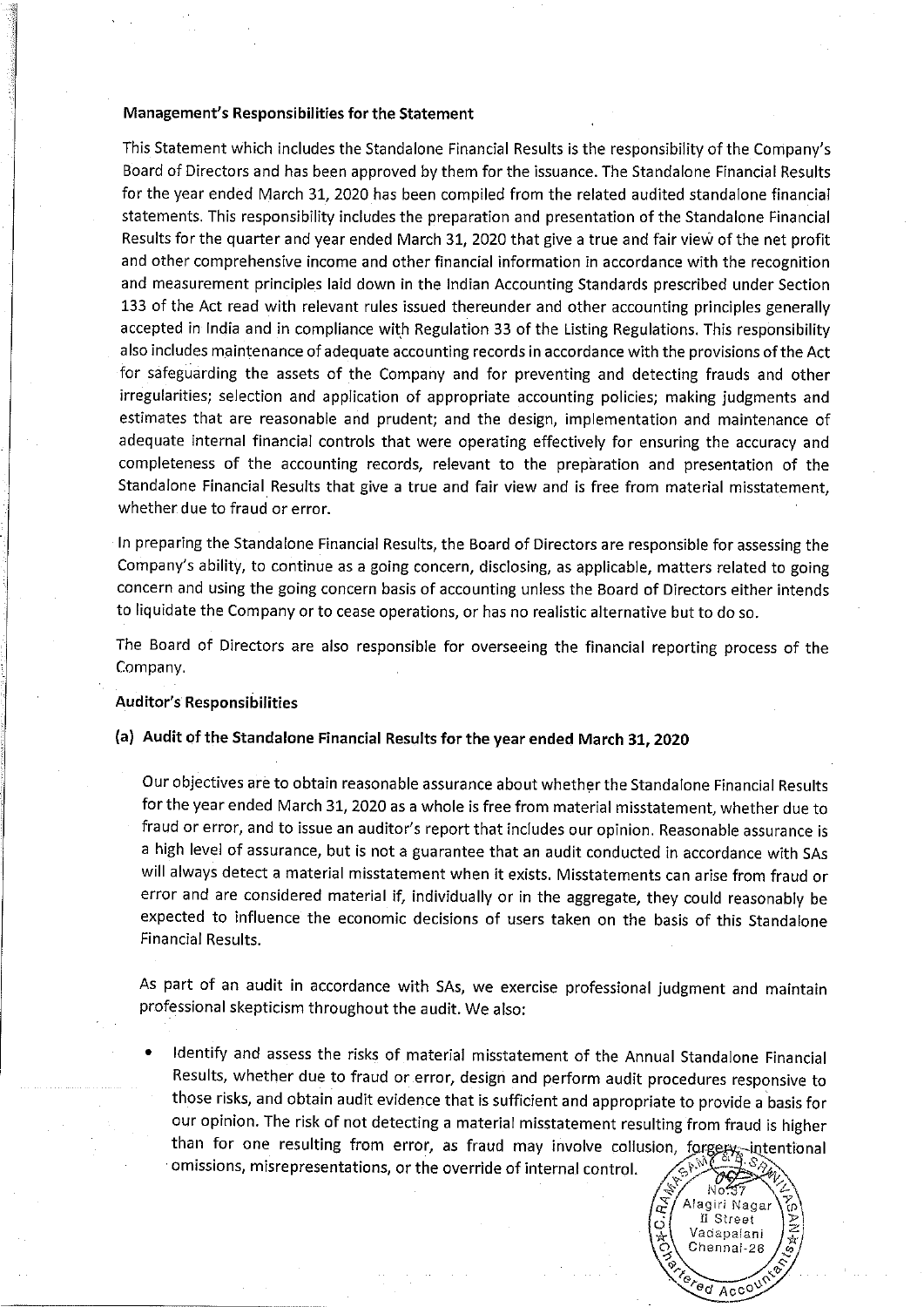- Obtain an understanding of internal control relevant to the audit in order to design audit procedures that are appropriate in the circumstances, Under section  $143(3)(i)$  of the Act, we are also responsible for expressing our opinion on whether the Company has adequate internal financial controls system in place and the operating effectiveness of such controls.
- Evaluate the appropriateness of accounting policies used and the reasonableness of accounting estimates made by the Board of Directors.
- Evaluate the appropriateness and reasonableness of disclosures made by the Board of Directors in terms of the requirements specified under Regulation 33 of the Listing Regulations.
- Conclude on the appropriateness of the Board of Directors' use of the going concern basis of accounting and, based on the audit evidence obtained, whether a material uncertainty exists related to events or conditions that may cast significant doubt on the ability of the Company to continue as a going concern. If we conclude that a material uncertainty exists, we are required to draw attention in our auditor's report to the related disclosures in the Statement or, if such disclosures are inadequate, to modify our opinion. Our conclusions are based on the audit evidence obtained up to the date of our auditor's report. However, future events or conditions may cause the Company to cease to continue as a going concern.
- Evaluate the overall presentation, structure and content of the Annual Standalone Financial Results, including the disclosures, and whether the Annual Standalone Financial Results represent the underlying transactions and events in a manner that achieves fair presentation.

Perform procedures in accordance with the circular issued by the SEBI under Regulation 33(8) of the Listing Regulations to the extent applicable.

Obtain sufficient appropriate audit evidence regarding the Annual Standalone Financial Results of the Company to express an opinion on the Annual Standalone Financial Results.

Materiality is the magnitude of misstatements in the Annual Standalone Financial Results that, individually or in aggregate, makes it probable that the economic decisions of a reasonably knowledgeable user of the Annual Standalone Financial Results may be influenced. We consider quantitative materiality and qualitative factors in (i) planning the scope of our audit work and in evaluating the results of our work; and (ii) to evaluate the effect of any identified misstatements in the Annual Standalone Financial Results.

We communicate with those charged with governance regarding, among other matters, the planned scope and timing of the audit and significant audit findings including any significant deficiencies in internal control that we identify during our audit.

We also provide those charged with governance with a statement that we have complied with relevant ethical requirements regarding independence, and to communicate with them all relationships and other matters that may reasonably be thought to bear on our-independence, and where applicable, related safeguards.

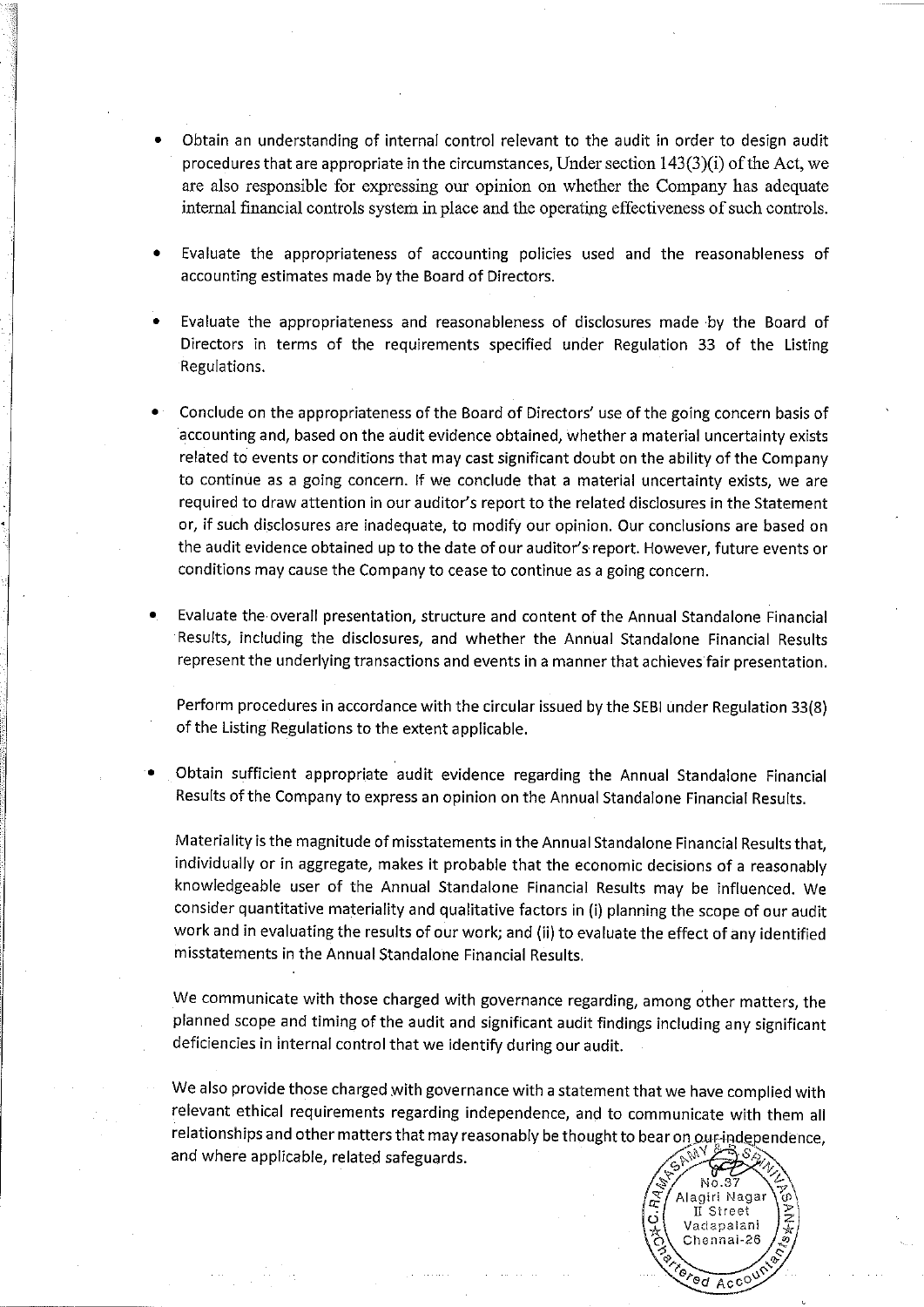## (b) Review of the Standalone Financial Results for the quarter ended March 31, 2020

We conducted our review of the Standalone Financial Results for the quarter ended March 31, 2020 in accordance with the Standard on Review Engagements ("SRE") 2410 'Review of Interim Financial Information Performed by the Independent Auditor of the Entity', issued by the ICAI. A review of interim financial information consists of making inquiries, primarily of the Company's personnel responsible for financial and accounting matters, and applying analytical and other review procedures. A review is substantially less in scope than an audit conducted in accordance with SAs specified under section 143(10) of the Act and consequently does not enable us to obtain assurance that we would become aware of all significant matters that might be identified in an audit. Accordingly, we do not express an audit opinion.

# **Other Matters**

. Attention is drawn to Note 3 to the Statement which states that the Standalone Financial Results includes the results for the Quarter ended March 31, 2020 being the balancing figure between audited figures in respect of the full financial year and the year to date figures up to the third quarter of the current financial year. Our report is not modified in respect of this matter.

• Attention is drawn to Note 3 to the Statement, the figures for the corresponding quarter ended March 31, 2019 are the balancing figures between the annual audited figures for the year then ended and the year to date figures for the 9 months period ended December 31, 2018. We have not issued separate limited review report on the results and figures for the quarter ended March 31, 2019. Our report is not modified in respect of this matter.

For C.Ramasamy & B.Srinivasan **Chartered Accountants** 8. B. S. Firm's Registration number: 02957S No.37 Alagiri Nagar n Street Vadapalani C.Ramasamy Chennai-26 Partner Membership number: 023714 ed Acc<sup>o</sup>

Place: Chennai Date: 29.05.2020 UDIN: 20023714AAAABF6985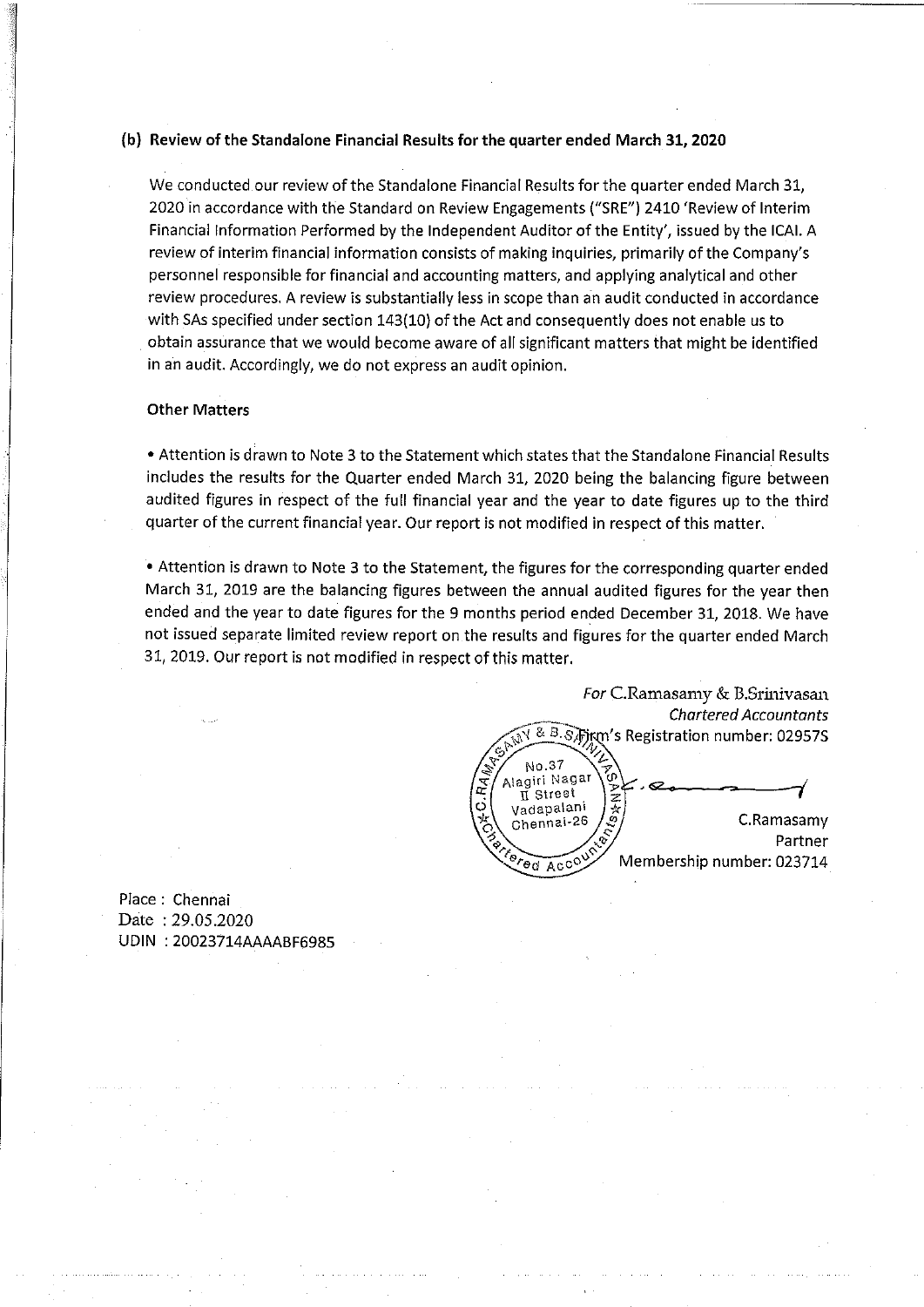| <b>OTCO INTERNATIONAL LIMITED</b>              |                                                    |                          |  |  |  |  |  |  |
|------------------------------------------------|----------------------------------------------------|--------------------------|--|--|--|--|--|--|
| 1/1, 21ST CROSS. C.M.H ROAD, LAKSHMIPURAM,     |                                                    |                          |  |  |  |  |  |  |
|                                                | HALASURU, BANGALORE, KARNATAKA - 560008            |                          |  |  |  |  |  |  |
|                                                |                                                    |                          |  |  |  |  |  |  |
|                                                | (Amount Rs. In Lacs)                               |                          |  |  |  |  |  |  |
|                                                | STATEMENT OF ASSETS & LIABILITIES AS ON 31.03.2020 |                          |  |  |  |  |  |  |
|                                                |                                                    |                          |  |  |  |  |  |  |
| <b>Particulars</b>                             | As on                                              | As on                    |  |  |  |  |  |  |
|                                                | 31.03.2020                                         | 31.03.2019               |  |  |  |  |  |  |
|                                                | <b>Audited</b>                                     | <b>Audited</b>           |  |  |  |  |  |  |
| <b>ASSETS</b>                                  |                                                    |                          |  |  |  |  |  |  |
| <b>Non Current Assets</b>                      |                                                    |                          |  |  |  |  |  |  |
| (a) Property, Plant and Equipment              | 3.00                                               | 4.31                     |  |  |  |  |  |  |
| (b) Intangible assets<br>(d) Financial Assets  |                                                    | 0.01                     |  |  |  |  |  |  |
|                                                |                                                    |                          |  |  |  |  |  |  |
| (i) Investments<br>(ii) Other financial Assets |                                                    |                          |  |  |  |  |  |  |
| (e) Deferred tax assets (net)                  | $\mathbf{r}$                                       |                          |  |  |  |  |  |  |
| (f) Other non-current assets                   | 51.00                                              | 51.00                    |  |  |  |  |  |  |
| <b>Total Non Current Assets (I)</b>            | 54.00                                              | 55.32                    |  |  |  |  |  |  |
| <b>Current assets</b>                          |                                                    |                          |  |  |  |  |  |  |
| (a) Inventories                                | 510.48                                             | 510.48                   |  |  |  |  |  |  |
| (b) Financial Assets                           |                                                    |                          |  |  |  |  |  |  |
| (i) Trade receivables                          | $\omega$                                           |                          |  |  |  |  |  |  |
| (ii) Cash and cash equivalents                 | 0.54                                               | 1.40                     |  |  |  |  |  |  |
| (iii) Bank balances other than (ii) above      |                                                    |                          |  |  |  |  |  |  |
| (iv) Other financial Assets                    | 1.65                                               | 0.10                     |  |  |  |  |  |  |
| (c) Other current assets                       | 0.80                                               | 4.50                     |  |  |  |  |  |  |
| <b>Total Current Assets (II)</b>               | 513.47                                             | 516.48                   |  |  |  |  |  |  |
| Total Assets (I+II)                            | 567.47                                             | 571.80                   |  |  |  |  |  |  |
| <b>EQUITY AND LIABILITIES</b>                  |                                                    |                          |  |  |  |  |  |  |
| Equity                                         |                                                    |                          |  |  |  |  |  |  |
| (a) Equity Share capital                       | 259.36                                             | 259.36                   |  |  |  |  |  |  |
| (b) Other Equity                               | (69.85)                                            | (77.94)                  |  |  |  |  |  |  |
| Total Equity (I)                               | 189.51                                             | 181.42                   |  |  |  |  |  |  |
| <b>Liabilities</b>                             | $\overline{\phantom{a}}$                           | $\overline{\phantom{a}}$ |  |  |  |  |  |  |
| <b>Non Current Liabilities</b>                 |                                                    |                          |  |  |  |  |  |  |
| (a) Financial Liabilities                      |                                                    |                          |  |  |  |  |  |  |
| (i) Borrowings                                 | $\overline{\phantom{a}}$                           |                          |  |  |  |  |  |  |
| (b) Provisions                                 | $\overline{\phantom{a}}$                           |                          |  |  |  |  |  |  |
| (c) Deferred tax liabilities (Net)             | $\overline{\phantom{a}}$                           |                          |  |  |  |  |  |  |
| <b>Total Non Current Liabilities (II)</b>      | ۳                                                  |                          |  |  |  |  |  |  |
| <b>Current Liabilities</b>                     | $\blacksquare$                                     |                          |  |  |  |  |  |  |
| (a) Financial Liabilities                      | $\overline{\phantom{0}}$                           |                          |  |  |  |  |  |  |
| (i) Borrowings                                 | 216.75                                             | 215.18                   |  |  |  |  |  |  |
| (ii) Trade payables                            | 158.57                                             | 147.16                   |  |  |  |  |  |  |
| (iii) Other financial liabilities              | $\overline{\phantom{a}}$                           |                          |  |  |  |  |  |  |
| (b) Other current liabilities                  | 2.64                                               | 28.04                    |  |  |  |  |  |  |
| (c) Provisions                                 |                                                    |                          |  |  |  |  |  |  |
| <b>Total Current Liabilities (III)</b>         | 377.96                                             | 390.38                   |  |  |  |  |  |  |
| Total Equity and Liabilities (I)+((II)+(III)   | 567.47                                             | 571.80                   |  |  |  |  |  |  |
|                                                |                                                    |                          |  |  |  |  |  |  |
|                                                |                                                    |                          |  |  |  |  |  |  |
|                                                | For OTCO International Ltd                         |                          |  |  |  |  |  |  |
|                                                |                                                    |                          |  |  |  |  |  |  |
|                                                | BAGYALAKSH<br>MI                                   |                          |  |  |  |  |  |  |
|                                                |                                                    |                          |  |  |  |  |  |  |
|                                                | BAGYALAKSHMI THIRUMALAI                            |                          |  |  |  |  |  |  |
| Place: Chennai                                 | <b>Whole Time Director</b>                         |                          |  |  |  |  |  |  |
| Date: 29.05.2020                               | DIN No. 08186335                                   |                          |  |  |  |  |  |  |
|                                                |                                                    |                          |  |  |  |  |  |  |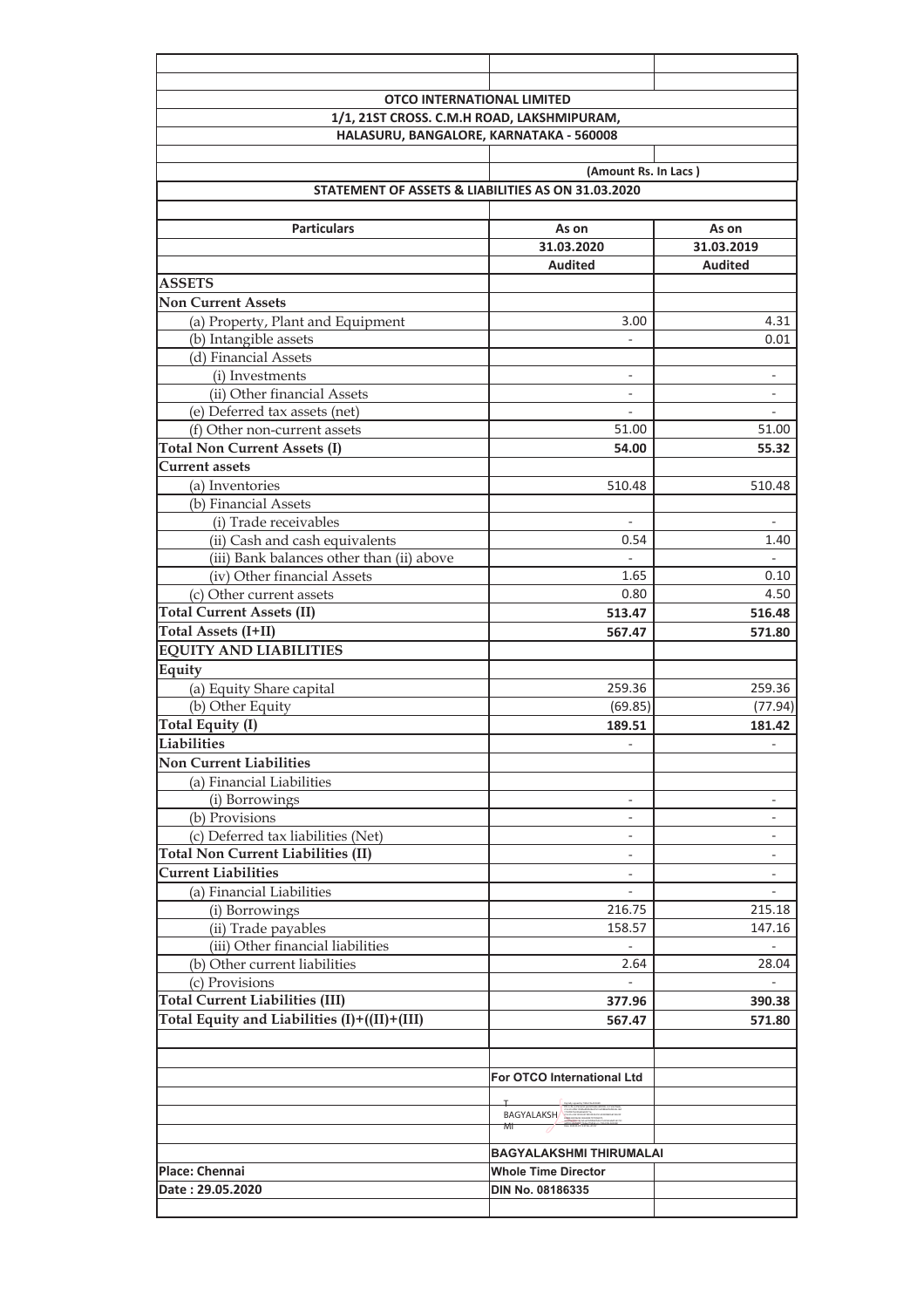# **OTCO INTERNATIONAL LIMITED** 1/1, 21ST CROSS. C.M.H ROAD, LAKSHMIPURAM, HALASURU, BANGALORE, KARNATAKA - 560008 Corporate Identity Number: L17114KA2001PLC028611 STATEMENT OF STANDALONE AUDITED RESULTS FOR THE QUARTER ENDED 31.03.2020

|                                                                  |                          |            | (Amount Rs. In Lacs Except EPS) |                          |                          |
|------------------------------------------------------------------|--------------------------|------------|---------------------------------|--------------------------|--------------------------|
| <b>Particulars</b>                                               | Quarter                  | Quarter    | Quarter                         | Year ended               | Year ended               |
|                                                                  | ended                    | ended      | ended                           | 31.03.2020               | 31.03.2019               |
|                                                                  | 31.03.2020               | 31.03.2019 | 31.12.2019                      |                          |                          |
|                                                                  | Audited                  | Audited    | Unaudited                       | Audited                  | Audited                  |
| 1) Revenue From Operations                                       |                          |            |                                 | 39.00                    | 25.33                    |
| 2) Other Income                                                  | 9.70                     | 5.68       | 0.02                            | 9.72                     | 23.47                    |
| 3) Total Revenue                                                 | 9.70                     | 5.68       | 0.02                            | 48.72                    | 48.80                    |
| 4) Expenditure                                                   |                          |            |                                 |                          |                          |
| a. Cost of Materials Consumed                                    |                          |            |                                 |                          |                          |
| b. Purchase of Stock in Trade & Related Expenses                 |                          | 0.02       |                                 |                          | 26.38                    |
| c. Service Expenses                                              |                          |            |                                 |                          | $\overline{\phantom{a}}$ |
| d. Change in Inventories of Finished Goods, WIP & Stock in Trade |                          |            |                                 |                          | (9.29)                   |
| e. Employee Benefit Expense                                      | 5.50                     | 7.28       | 3.38                            | 20.98                    | 43.98                    |
| f. Finance Costs                                                 | (16.44)                  | 4.87       | 5.77                            | 0.07                     | 18.83                    |
| d. Depreciation & Amortisation Expenses                          | 0.33                     | 0.34       | 0.33                            | 1.32                     | 1.95                     |
| h. Other Expenses                                                | 1.32                     | 8.82       | 3.27                            | 18.26                    | 35.78                    |
| <b>Total Expenses</b>                                            | (9.29)                   | 21.33      | 12.75                           | 40.63                    | 117.63                   |
| 5) Profit/(Loss) before exceptional Items and Tax (3-4)          | 18.99                    | (15.65)    | (12.73)                         | 8.09                     | (68.83)                  |
| 6) Exceptional Items                                             |                          |            |                                 |                          |                          |
| 7) Profit/(Loss) Before Tax                                      | 18.99                    | (15.65)    | (12.73)                         | 8.09                     | (68.83)                  |
| 8) Tax expense                                                   |                          |            |                                 |                          |                          |
| <b>Current Tax</b>                                               | $\overline{\phantom{a}}$ | (0.02)     | $\overline{a}$                  | $\overline{\phantom{a}}$ | (0.02)                   |
| <b>MAT Credit Entitlement</b>                                    |                          |            |                                 |                          |                          |
| Deferred Tax                                                     |                          | 0.64       |                                 |                          | 0.64                     |
| 9) Net Profit/(Loss) after Tax (7-8)                             | 18.99                    | (16.27)    | (12.73)                         | 8.09                     | (69.45)                  |
| 10) Other Comprehensive Income (Net of Tax)                      |                          |            |                                 |                          |                          |
| Items that will not be reclassified to profit or Loss            |                          |            |                                 |                          |                          |
| Remeasurement of Equity Instruments                              |                          |            |                                 |                          |                          |
| 11) Total Comprehensive Income for the Period(9+10)              | 18.99                    | (16.27)    | (12.73)                         | 8.09                     | (69.45)                  |
| 12). Paid-up equity share capital (Face value Rs.2 per Share)    | 259.36                   | 259.36     | 259.36                          | 259.36                   | 259.36                   |
| 13) Other Equity                                                 |                          |            |                                 |                          |                          |
| 14) Earnings Per Share (EPS)                                     |                          |            |                                 |                          |                          |
| a) Basic and dilluted                                            | 0.15                     | (0.13)     | (0.10)                          | 0.06                     | (0.54)                   |
|                                                                  |                          |            |                                 |                          |                          |

#### Note:

1. The above audited results have been reviewed by the Audit Committee and approved by the Board of Directors at their meeting held on 29.05.2020

2. Figures of the previous quarter have been regrouped and reclassified to confirm to the classification of current period. wherever necessary

3. Figures of the quarter ended March 31, 2020 and March 31, 2019 are the balancing figures between audited figures in respect of the full financial year and year to date figures up to the third quarter of the relevant financial year

#### **For Otco International Limited**

 $\label{eq:1} \begin{cases} \begin{array}{ll} \text{DgEally approach} & \text{HAGVNLOMDAM} \\ \text{DFs of, on Porsond, point of the 50004K, of the unit Table,} \\ \text{vs. } \star \nu_{\text{coll}} \text{EqVOMIndMMADE} & \text{FidCSMMMAMMAMAGN} \\ \end{array} \end{cases}$ BAGYALAKSHMI

**BAGYALAKSHMI THIRUMALAI Whole Time Director** DIN No. 08186335

Place: Chennai Date: 29.05.2020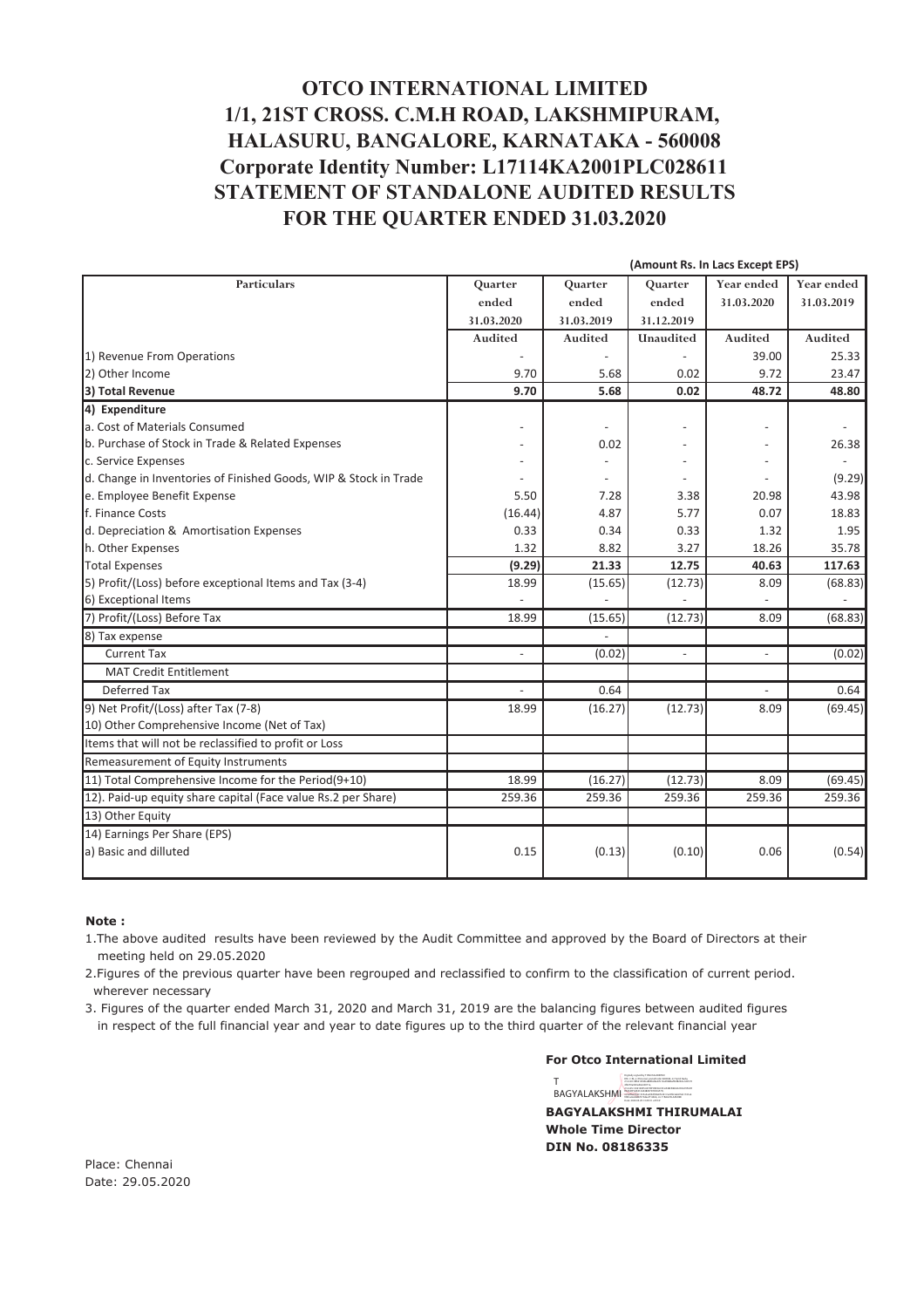### OTCO INTERNATIONAL LTD CIN:L17114KA2001PLC028611 Regd. Office:#1/1, 21st CROSS, C.M.H.ROAD, LAKSHMIPURAM, HALASURU, BANGALORE - 560008

# **Cash Flow Statement**

for the year ended  $31\mathrm{st}$  March  $2020$ 

|                  |                                                                        |                          | (Amount Rs. In Lacs)     |  |
|------------------|------------------------------------------------------------------------|--------------------------|--------------------------|--|
|                  | <b>Particulars</b>                                                     | 31-Mar-20                | 31-Mar-19                |  |
|                  |                                                                        | (Audited)                | (Audited)                |  |
| А.               | <b>Cash Flow From Operating Activities:</b>                            |                          |                          |  |
|                  | Net profit before taxation and Extraordinary items                     | 8.09                     | (68.84)                  |  |
|                  | Adjustments for:                                                       |                          |                          |  |
|                  | Depreciation                                                           | 1.32                     | 1.95                     |  |
|                  | (Profit)/Loss on sale of fixed assets                                  |                          | $\overline{\phantom{a}}$ |  |
|                  | <b>Interest Expenses</b>                                               | 0.07                     | 18.83                    |  |
|                  | <b>Interest Received</b>                                               | (0.02)                   |                          |  |
|                  | Rental Income                                                          |                          | $\overline{\phantom{a}}$ |  |
|                  | Operating profit before working capital changes                        | 9.46                     | (48.06)                  |  |
|                  | Movements in working capital:                                          |                          |                          |  |
|                  | <b>Adjustments for</b>                                                 |                          |                          |  |
|                  | (Increase)/Decrease in Sundry Debtors and other receivable             | $\overline{a}$           | $\overline{\phantom{a}}$ |  |
|                  | (Increase)/Decrease in Loans & Advances                                | 2.16                     | 19.30                    |  |
|                  | (Increase)/Decrease in Inventories                                     |                          | (9.29)                   |  |
|                  | Increase/(Decrease) in Payables & Others                               | 11.40                    | (77.69)                  |  |
|                  | Increase/(Decrease) in Current Liabilites                              | (25.41)                  | 11.07                    |  |
|                  | Cash generated from operations                                         | (2.39)                   | (104.67)                 |  |
|                  | Direct taxes paid (net of refunds)                                     |                          | $\overline{\phantom{a}}$ |  |
|                  | Cash flow before extraordinary items                                   | (2.39)                   | (104.67)                 |  |
|                  | Extraordinary item                                                     |                          |                          |  |
|                  | Net cash from operating activities                                     | (2.39)                   | (104.67)                 |  |
| В.               | <b>Cash Flow From Investing Activities</b>                             |                          |                          |  |
|                  | Purchase of fixed assets                                               | $\overline{\phantom{a}}$ | $\overline{\phantom{a}}$ |  |
|                  | Sale of fixed assets                                                   | $\overline{\phantom{a}}$ | $\overline{\phantom{a}}$ |  |
|                  | Sale/(Purchase) of investments                                         | $\overline{a}$           | $\overline{\phantom{a}}$ |  |
|                  | Interest received                                                      | 0.02                     | $\overline{\phantom{a}}$ |  |
|                  | Rental Income                                                          | $\overline{\phantom{a}}$ | $ \,$                    |  |
|                  | Net cash used in investing acitivities                                 | 0.02                     | $\overline{\phantom{a}}$ |  |
| $\overline{C}$ . |                                                                        |                          |                          |  |
|                  | <b>Cash Flows From Financing Activities</b>                            |                          |                          |  |
|                  | Proceeds of Capital                                                    | $\overline{\phantom{a}}$ | $\overline{\phantom{a}}$ |  |
|                  | Repayment of long term borrowings<br>Proceeds of short term borrowings |                          |                          |  |
|                  |                                                                        | 1.58                     | 68.17                    |  |
|                  | Interest paid                                                          | (0.07)                   | (18.83)                  |  |
|                  | Net cash from financing activities                                     | 1.51                     | 49.34                    |  |
|                  | Net Increase In Cash And Cash Equivalents (A+B+C)                      | (0.86)                   | (55.33)                  |  |
|                  | Cash and cash equivalents at the beginning of the year                 | 1.40                     | 56.73                    |  |
|                  | Cash and cash equivalents at the end of the year                       | 0.54                     | 1.40                     |  |
|                  |                                                                        |                          |                          |  |
|                  |                                                                        |                          |                          |  |

For OTCO International Ltd

lamil Nada<br>MG Malalal BAGYALAKSH

**BAGYALAKSHMI THIRUMALAI Whole Time Director DIN No. 08186335** 

Place: Chennai Date: 29.05.2020